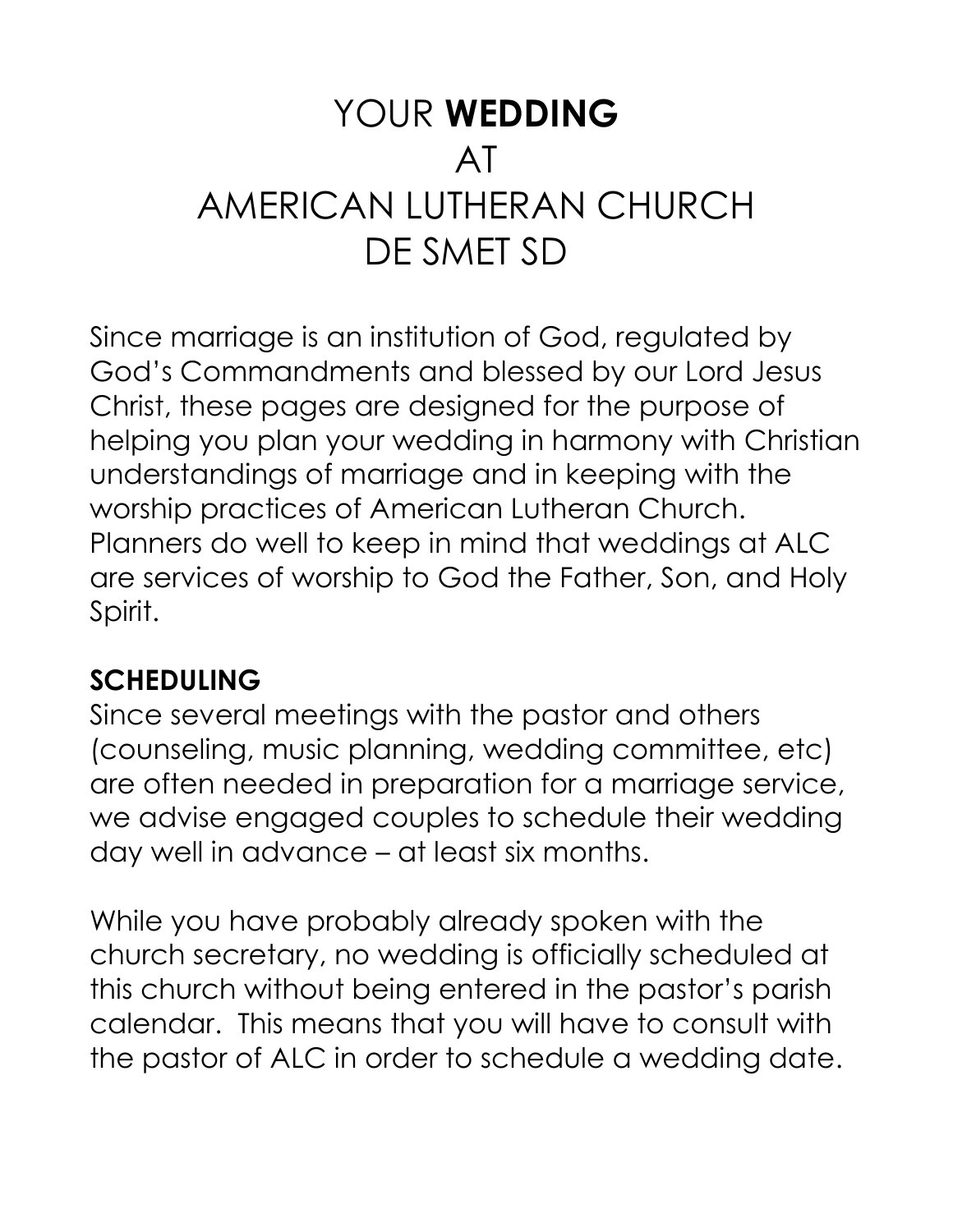Also, while non-members of ALC may use the church building for a wedding, members have the first option for building use. Non-members may consider their wedding date guaranteed for the six months prior to the date scheduled.

#### **THE WEDDING COMMITTEE**

ALC has a wedding committee to help couples and their families plan the details of wedding preparations. A member of the wedding committee will be assigned to each couple to explain the facilities of the church and offer whatever assistance is desired in planning for this most sacred occasion. Committee members can help explain the fees for a wedding, and can offer referrals and information related to church musician and sound system operators.

Wedding Committee members are: Joyce Jansen (854- 9112), Austie Albrecht (854-9325), Teresa Palmlund (854- 3250). One will be assigned by the church office if needed.

YOUR WEDDING COMMITTEE CONTACT IS:

\_\_\_\_\_\_\_\_\_\_\_\_\_\_\_\_\_\_\_\_\_\_\_\_\_\_\_\_\_\_\_\_\_\_\_\_\_\_\_\_\_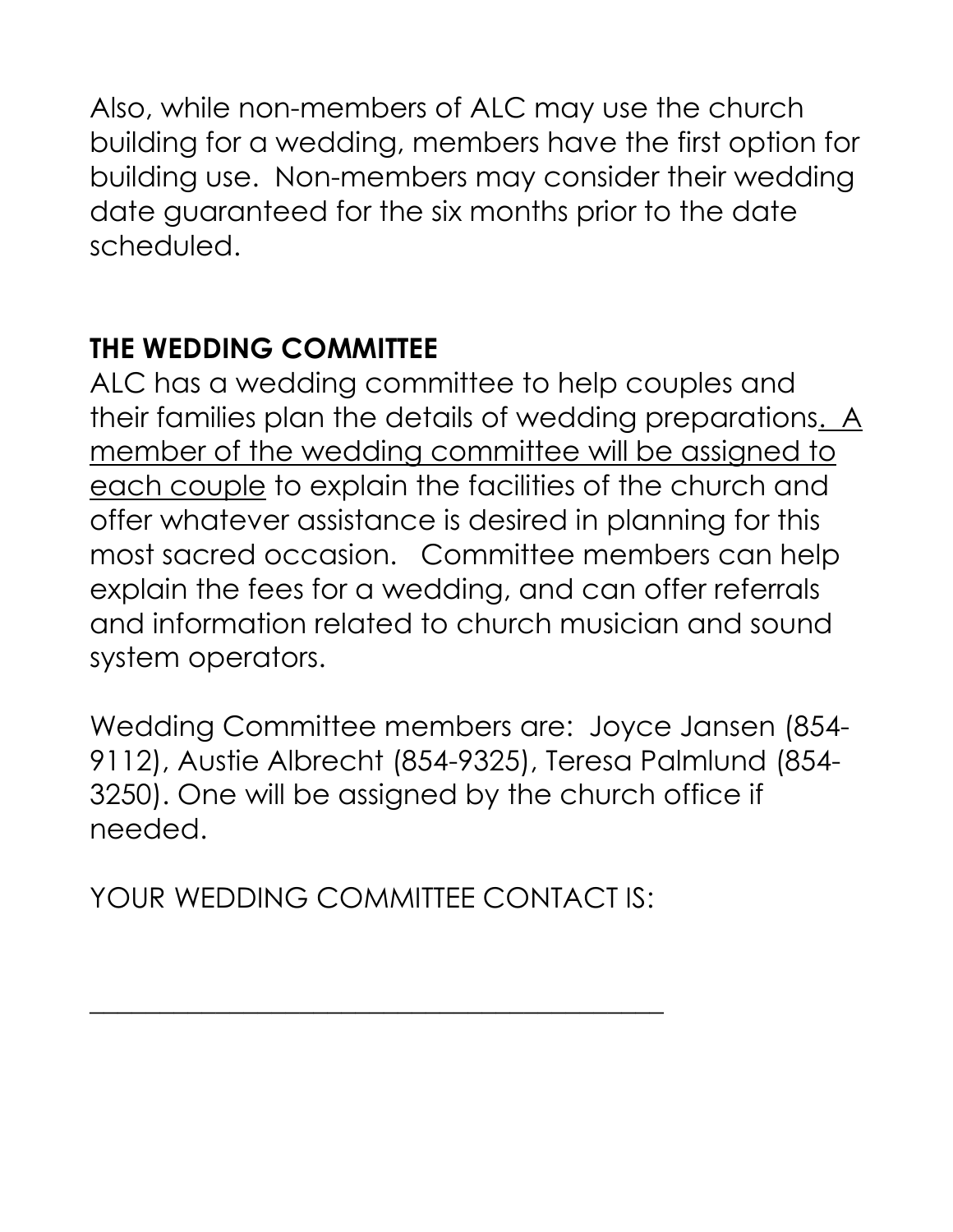# **THE PASTOR**

The pastor of ALC generally officiates at all weddings conducted in the church building. It is possible to have another minister participate or officiate but the pastor of ALC must be consulted first.

It is generally expected that engaged couples will seek out some form of **pre-marriage counseling**. A minimum of two meetings with the pastor must be held before a wedding.

#### **REHEARSAL**

Most weddings benefit greatly from a rehearsal – usually the evening before the wedding. The pastor will also conduct this rehearsal, explaining the various practices of the church and helping the wedding party make any remaining decisions regarding the marriage service. We urge all those involved in the rehearsal to be prompt in their attendance.

#### **MUSIC AND MUSICIANS**

It is important to keep in mind that a church wedding is, first and foremost, a service of worship to God. Music used at a wedding should be in keeping with the reverence appropriate to a house of God. Music used during the wedding service should be chosen in consultation with the pastor and the musicians who will be helping with the service. The music staff of ALC is also a good resource in selecting wedding music (ask your wedding committee contact for more information).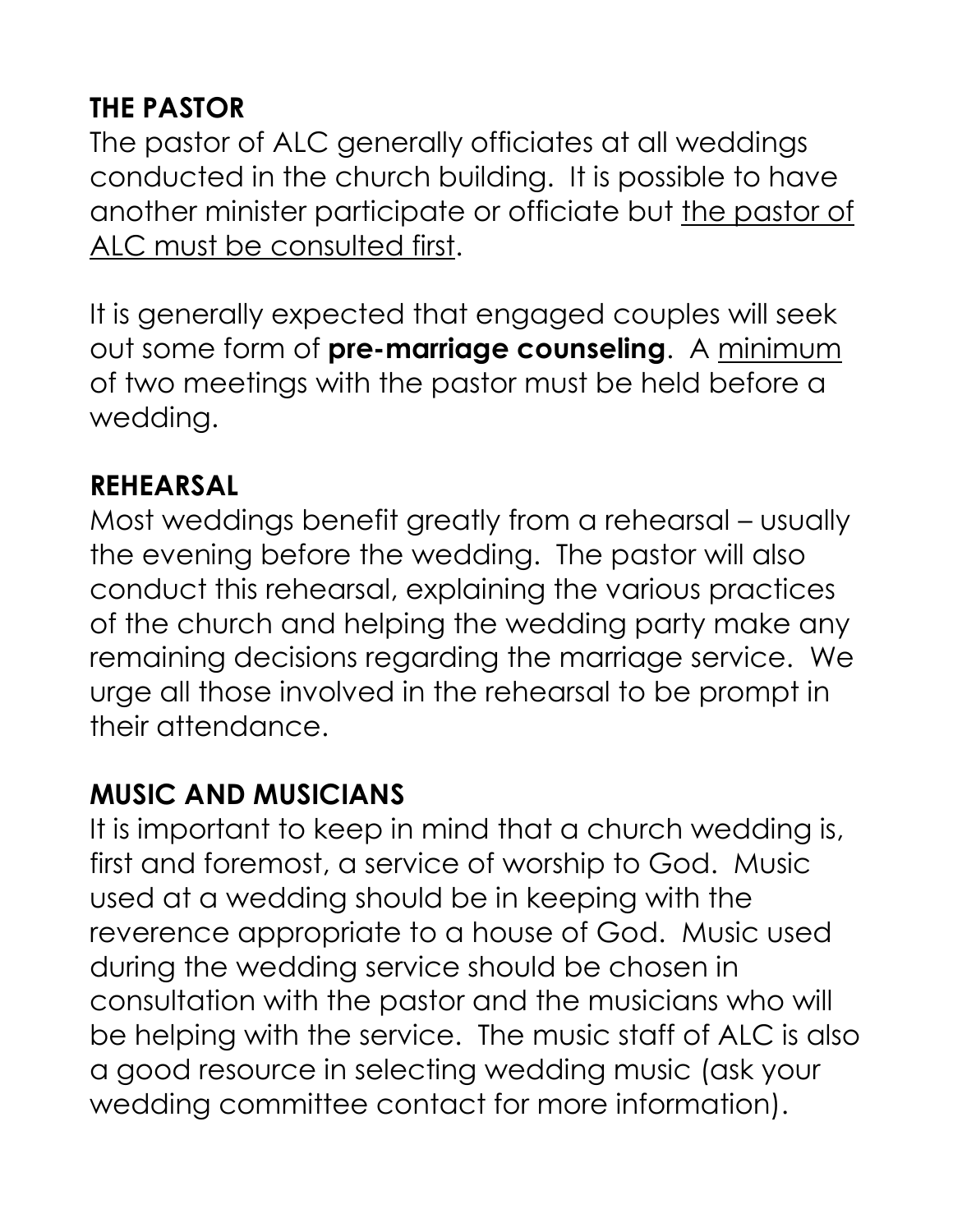The principle instruments available at ALC include a pipe organ and several keyboards, including an acoustic piano. It is expected that the pipe organ will only be played by a qualified organist.

#### **PHOTOGRAPHY**

During the service (after the processional and before the recessional) it is our policy that no photographs are taken with flash or floodlights. It is important for the wedding couple and their families to relay this policy to all those taking photographs or using video cameras.

#### **RECEPTIONS**

It is possible to use the fellowship area of ALC for wedding receptions. Ask the Wedding Committee member assigned to you about details and costs in reserving the church basement for this purpose.

## **SEATING CAPACITY, ETC**

The ALC sanctuary seats 280-300 people comfortably. Those using a runner should keep in mind that the distance from the bottom step of the chancel to the front doors of the church is approximately 75 feet. An elevator is also available in the breezeway between the sanctuary and the education wing of our building.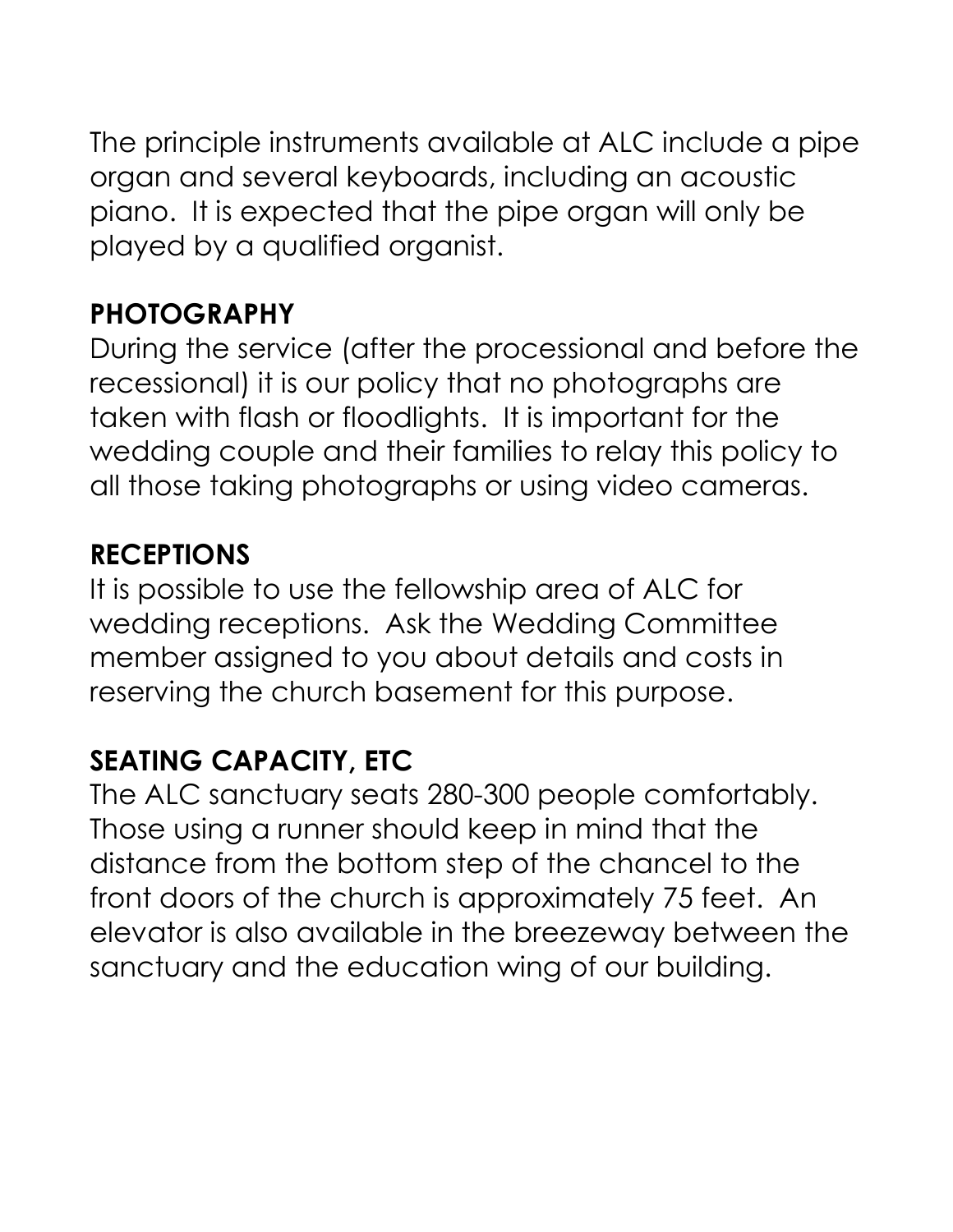# **SOUND SYSTEM**

ALC has several types of microphones (vocal, instrumental, solo, duet, etc) and microphone locations. For all but the smallest marriage services (50 guest or less) it is usually necessary to use the church's sound system and a qualified technician will need to be present at the rehearsal and wedding service. The wedding committee contact person will have a list of qualified sound technicians who will be able to guide you through this aspect of your wedding (as well as possible lighting variations in the sanctuary).

## **DRESSING AREAS**

Typically, the room behind the kitchen (in the church basement) is used as a women's dressing area. Men use one of the rooms in the lower level of the education wing.

## **BULLETINS/WORSHIP FOLDERS**

Often, couples make their own programs/worship folders. Ask the pastor for the model outline of the service, examples of past folders, etc.

## **CONDUCT**

We expect members of the wedding party and guests to conduct themselves in a manner appropriate to a place of worship. Prior to the rehearsal and wedding service members of the wedding party are expected to refrain from using alcoholic beverages. Smoking is not permitted in the church building.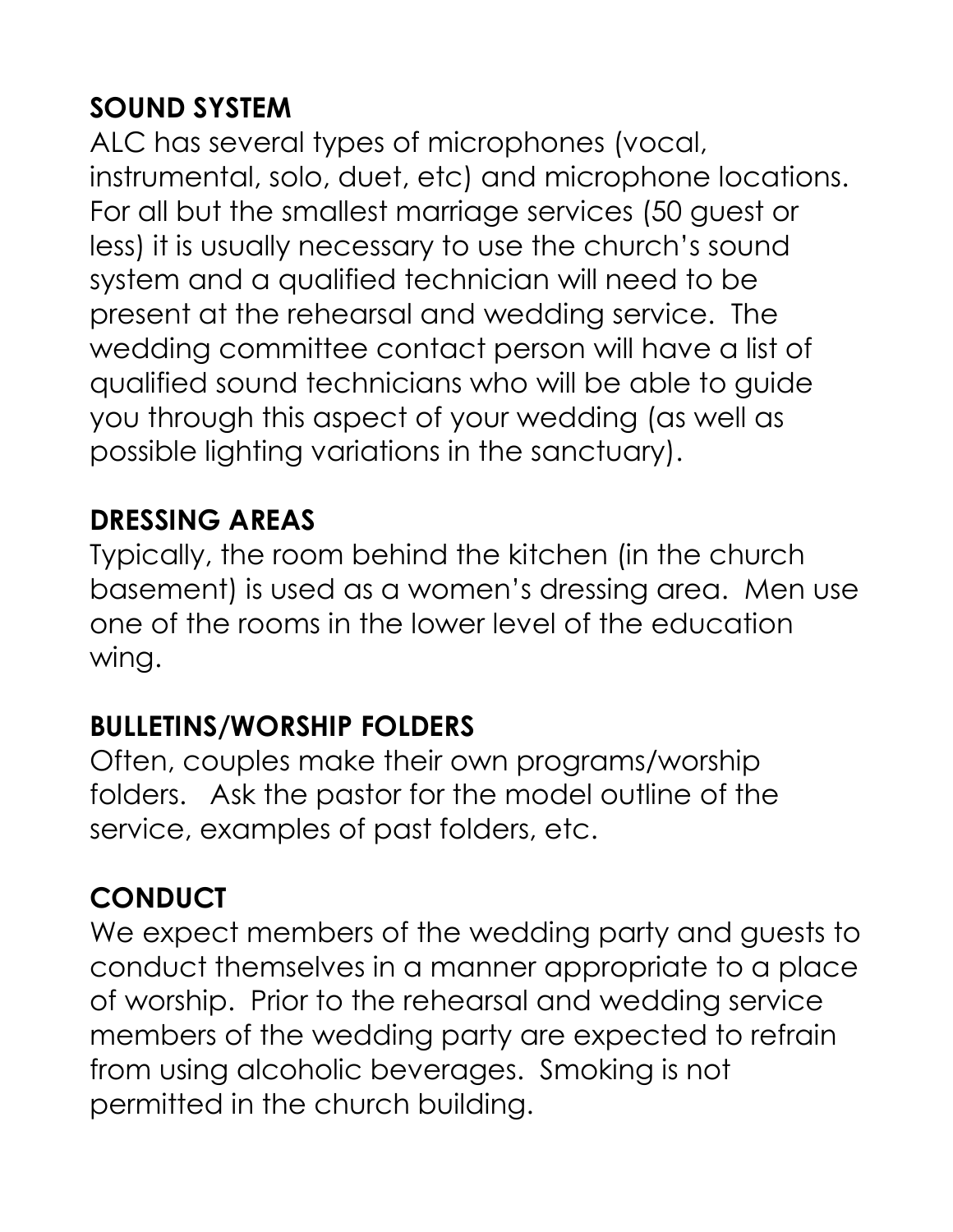## **INSIDE THE CHURCH ….**

- Use of **birdseed, rice,** etc is not permitted
- The **pianos** in the front of the church may not be used for flowers, candles, etc.
- All candles used in the church must be in a cup or tray to prevent damage to church furnishing, etc.
- The church has **candelabra**s, and other wedding related items – ask the Wedding Committee for details.
- **Dripless** candles are to be used.
- Eating is not permitted in the sanctuary and we trust wedding parties will choose to serve food in appropriate areas of the building.

# **FEES**

See the accompanying list of fees for weddings. All fess must be paid through the wedding committee no later than three weeks before the wedding.